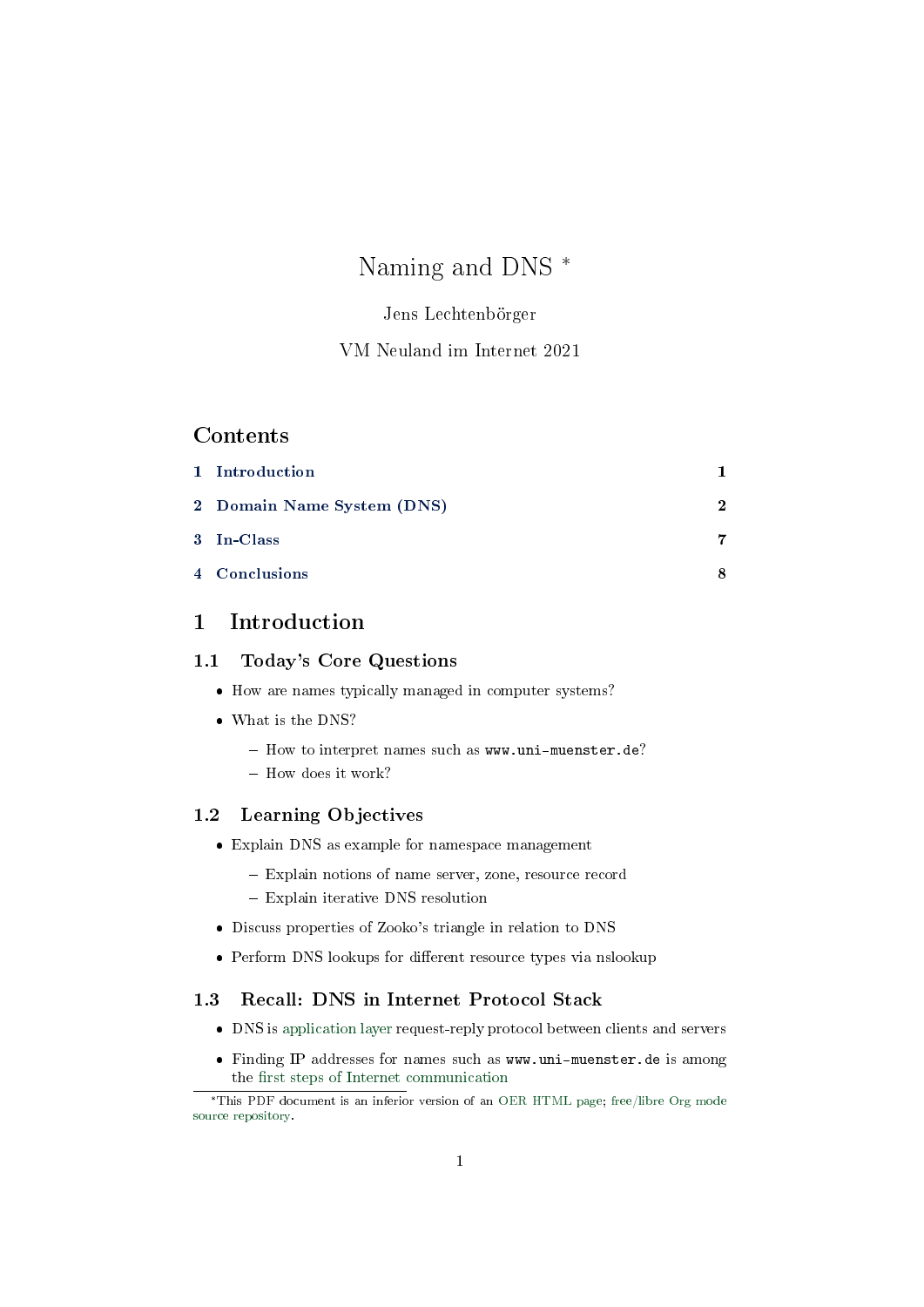#### 1.4 Namespaces and Name Services

- Name service  $=$  System managing namespace, in particular mapping names to values
	- E.g., DNS names and IP addresses, E-Mail addresses and public keys, file names and storage locations
	- Names may be flat or hierarchical, potentially infinitely many
	- Namespace often structured
		- \* Similar name parts without conflict
			- · E.g., server named www in lots of organizations
		- \* Grouping of related names
			- · E.g., all university computers with names ending in uni-muenster.de
		- \* Typically directed graphs
			- · Leafs: Named entities
			- · Inner nodes: Directories
		- \* Enable transparent restructuring

## <span id="page-1-0"></span>2 Domain Name System (DNS)

#### 2.1 Basics

- $\bullet$  DNS specified in [RFC 1034](https://tools.ietf.org/html/rfc1034) and [RFC 1035](https://tools.ietf.org/html/rfc1035)
	- $-$  Updated/augmented by various other RFCs
		- \* <http://bind9.net/rfc>
- DNS is a distributed name service
	- Collectively manages DNS names
		- \* Names mapped to resource records by name servers · Resource record: Next slide
	- Scalable (today's Internet)
		- \* [Caching](https://oer.gitlab.io/oer-courses/cacs/Distributed-Systems-Introduction.html#slide-caching)
		- \* [Partitioned](https://oer.gitlab.io/oer-courses/cacs/Distributed-Systems-Introduction.html#slide-partitioning) database
	- Fault tolerance via [replication](https://oer.gitlab.io/oer-courses/cacs/Distributed-Systems-Introduction.html#slide-replication)

#### 2.1.1 Resource Records

- Name servers manage resource records
	- (NAME, TTL, CLASS, TYPE, VALUE)
		- \* E.g., (www.uni-muenster.de., 7200, IN, A, 128.176.6.250)
		- \* NAME, VALUE: Mostly names and IP addresses
		- \* TTL: Time to live (caching period in seconds) of resource record
		- \* Sample TYPE values
			- · A: DNS name NAME has IPv4 address VALUE (IPv6 is AAAA)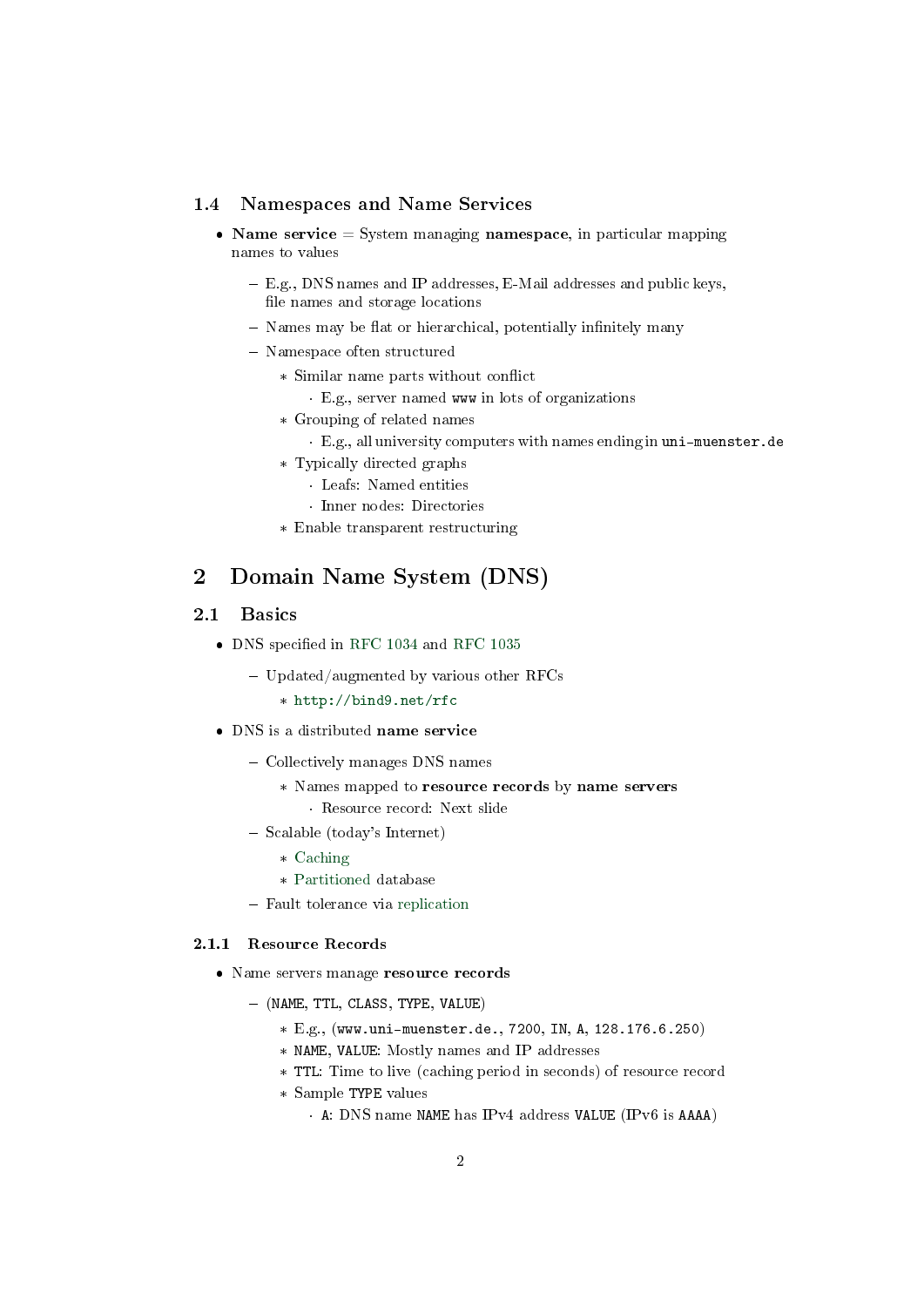- · NS: VALUE is DNS name for authoritative name server of domain NAME
- · CNAME: VALUE is canonical name; used for aliasing
- · MX: VALUE is DNS name for mail server of domain NAME
- · SOA: Start of Authority, management and name server information
- \* CLASS: Constantly IN in Internet
- Live examples in-class

## 2.2 DNS Names

- DNS defines namespace with absolute and relative names
	- $-$  **Absolute**: ending in dot  $(.)$ 
		- \* www.uni-muenster.de.
			- $*$  . (Root)
	- $-$  **Relative**: not ending in dot
		- \* www.uni-muenster.de, www
		- \* de, org [\(Top Level Domains,](https://en.wikipedia.org/wiki/Top-level_domain) TLDs)
		- \* Completed in local domain
			- · E.g., www might mean www.wiwi.uni-muenster.de., www.uni-muenster.de., or www.wwu.de, while www.uni-muenster.de means www.uni-muenster.de.
			- · Final dot almost always omitted when typing names
	- Reserved names: [RFC 2606,](https://tools.ietf.org/html/rfc2606) e.g., .example.com

DNS specifies names consisting of labels that are separated by dots. DNS distinguishes absolute names, ending in a dot, from relative ones. I would not be surprised if you have not seen absolute names so far. A special absolute name is the dot by itself. It denotes the root of the address space. Underneath the root, lots of top level domains are defined such as DE and ORG.

When relative names show up, they need to be completed into absolute names before DNS information can be retrieved. Locally administered rules are applied towards that end. For example, inside the University of Muenster the name "www" might be completed into "www.wiwi.uni-muenster.de." or "www.uni-muenster.de.".

### 2.3 DNS Zones

- DNS namespace partitioned into so-called zones
	- Zones reflect administrative structure of Internet
		- \* E.g., wwu.de. is a subzone of de., which in turn is a subzone of the root zone .
		- \* Various registries (e.g., [DENIC](https://www.denic.de/) for .de., university for wwu.de.)
	- Zones managed by authoritative name servers
		- \* A form of decentralization
		- \* At least two [replicated](https://oer.gitlab.io/oer-courses/cacs/Distributed-Systems-Introduction.html#slide-replication) name servers per zone for fault tolerance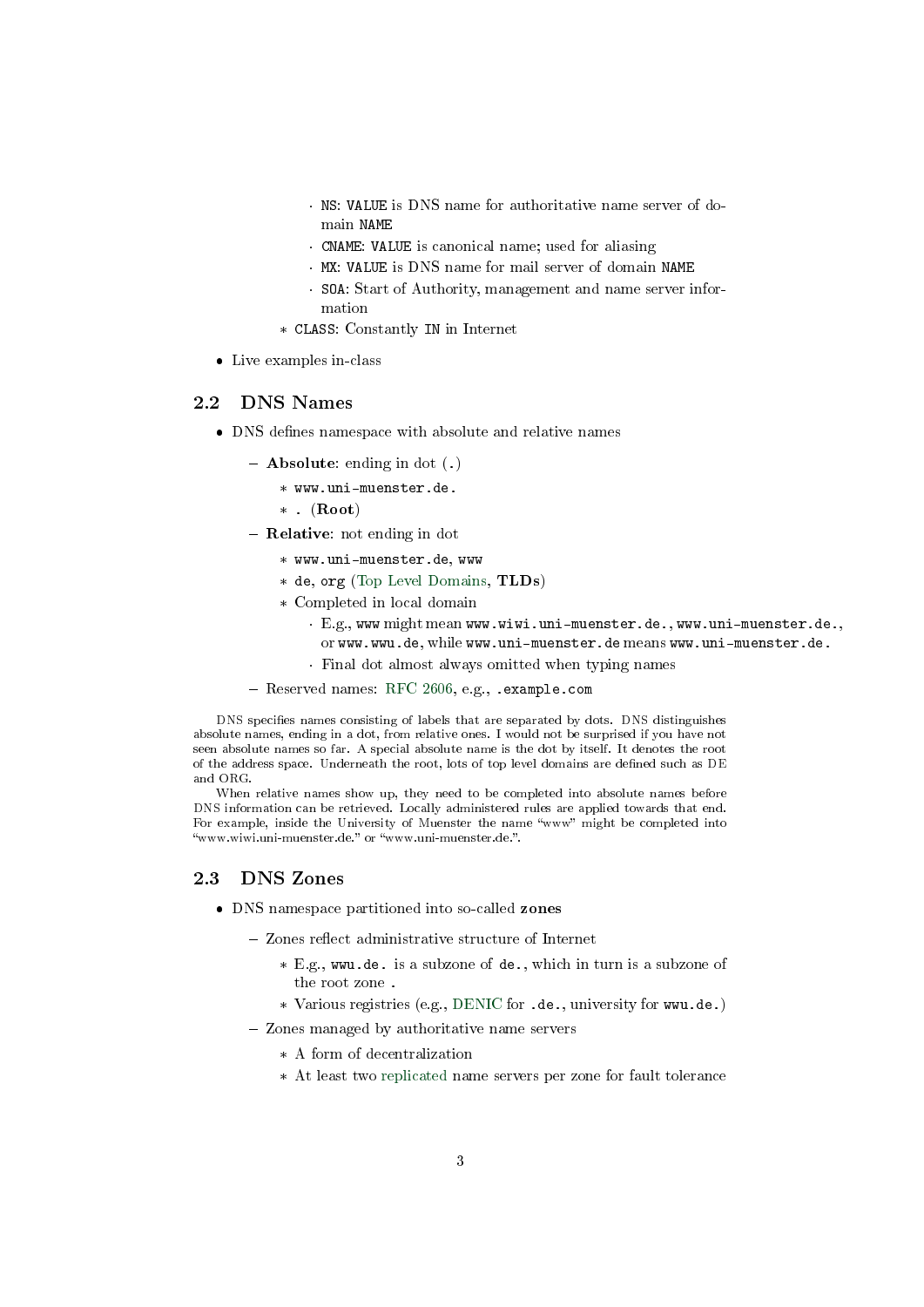#### 2.3.1 DNS Namespace



Figure 1: "Domain name space" by [LionKimbro](https://commons.wikimedia.org/wiki/User:LionKimbro) under [Public domain;](https://en.wikipedia.org/wiki/Public_domain) from [Wikimedia Commons](https://commons.wikimedia.org/wiki/File:Domain_name_space.svg)

#### 2.3.2 DNS Root Zone and Servers

- [Root zone](https://en.wikipedia.org/wiki/DNS_root_zone) . managed by [ICANN](https://en.wikipedia.org/wiki/ICANN) (Internet Corporation for Assigned Names and Numbers)
	- Names and addresses of root name servers
		- \* [named.cache](https://www.internic.net/zones/named.cache)
		- \* Starting points for name lookups
	- $-13$  root name server names as redundant entry points
		- \* Single letter names a.root-servers.net, . . . , m.root-servers.net
			- · Those 13 names are implemented by hundreds of replicated servers
			- · (Using a routing technique called [anycast\)](https://en.wikipedia.org/wiki/Anycast)
		- \* Root servers are responsible for TLD lookups

#### 2.3.3 Resolution Challenge

- No DNS server knows all names
- E.g., university's name server knows everything about names ending in wwu.de., but nothing about names ending in wikipedia.org.
	- What to do if client in university asks for www.wikipedia.org?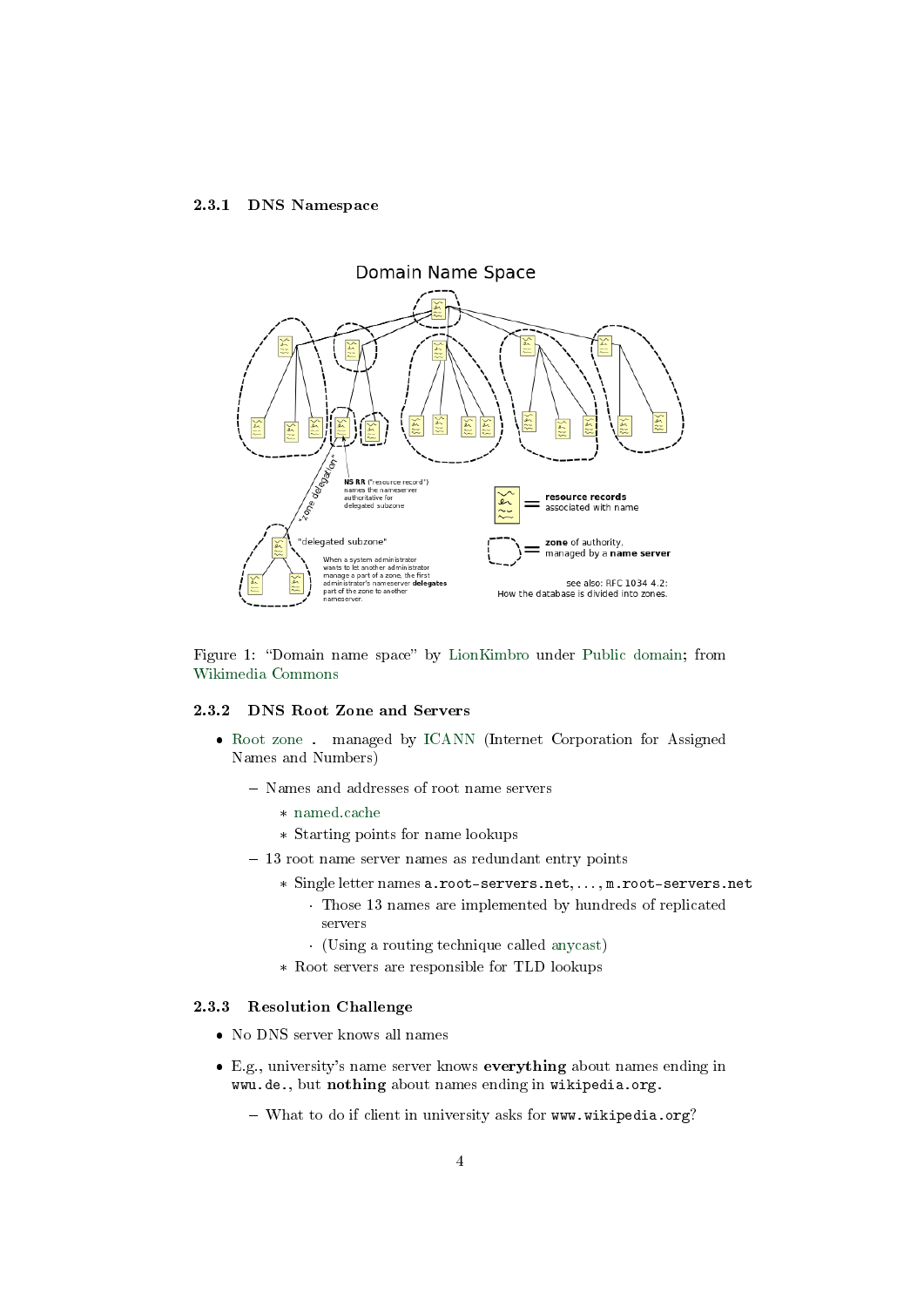- Answer: Our name server asks somebody else
	- \* Our name server does not know a name server for wikipedia.org.
	- \* Every name server is **preconfigured** with names and addresses of root name servers . . .

#### 2.4 Name Resolution

- Obtaining information for a DNS name is called name resolution
- Components responsible for resolution are called resolvers
	- $-$  Each with cache for recent results (up to time-to-live (TTL) of resource record)
- Side note
	- DNS name does not necessarily represent single machine
		- \* Multiple resource records can exist for any name
			- · E.g., multiple A records for multiple IPv4 addresses
		- \* Subsequent DNS requests for name can lead to different IP addresses, e.g., [round-robin DNS](https://en.wikipedia.org/wiki/Round-robin_DNS)

## 2.4.1 DNS Resolvers



Figure 2: "DNS in the real world" by Lion Kimbro under [Public domain;](https://en.wikipedia.org/wiki/Public_domain) from [Wikimedia Commons](https://commons.wikimedia.org/wiki/File:DNS_in_the_real_world.svg)

#### <span id="page-4-0"></span>2.4.2 Local Resolver

- Application calls OS, e.g., InetAddress.getByName(String) in Java
- OS uses local configuration and network services
	- "hosts file": /etc/hosts, %systemroot%\system32\drivers\etc\hosts
		- \* List of DNS names with IP addresses
	- Name services such as DNS, LDAP, NIS
		- \* OS configured with IP address(es) of DNS name server(s)
			- · E.g., 128.176.0.12, 128.176.0.13 within university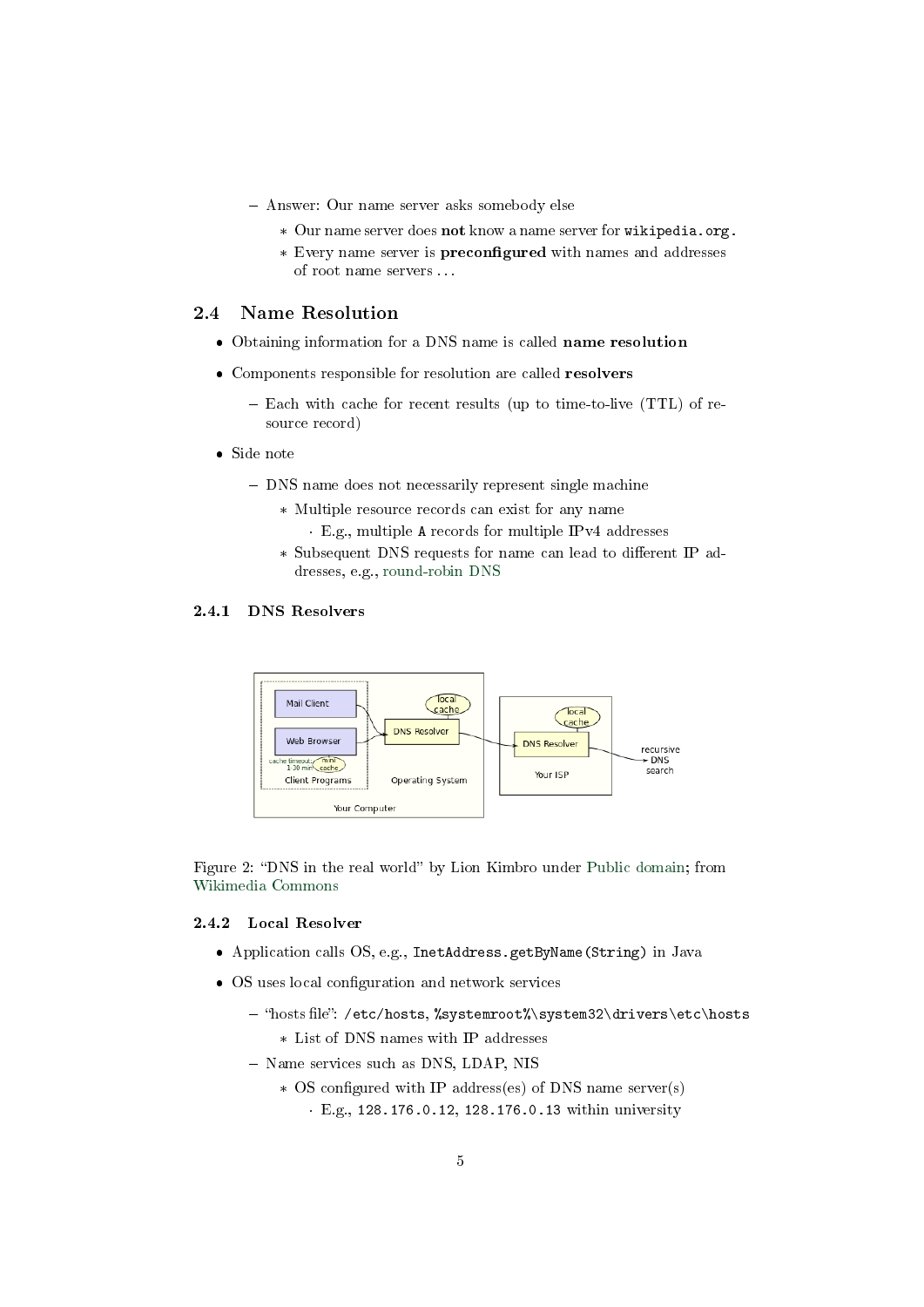$\cdot$  Automatic configuration with [DHCP](https://en.wikipedia.org/wiki/Dynamic_Host_Configuration_Protocol)

- Beware of profiling
	- Your DNS server learns every hostname contacted by your computer

#### 2.4.3 Iterative DNS Resolution



#### Figure 3: "Example of an iterative DNS resolver" by Lion Kimbro under [Public](https://en.wikipedia.org/wiki/Public_domain) [domain;](https://en.wikipedia.org/wiki/Public_domain) from [Wikimedia Commons](https://commons.wikimedia.org/wiki/File:Example_of_an_iterative_DNS_resolver.svg)

What is called DNS Iterator here, could be our university's name server, which is contacted by your operating system when you enter an address in your browser. That server is called Iterator here because you see the iterative variant of DNS resolution. A recursive variant exists as well but will not be covered here.

In the shown example, the IP address of a web server of wikipedia is requested. When the DNS Iterator is started, it is preconfigured with the names and IP addresses of the root name servers. Based on this information, it can perform iterative resolution starting from the end of the name, here dot org.

In step 1, the Iterator contacts a root name server to learn the IP address of a TLD name server responsible for dot org. Here, the root name server with IP address 198.41.0.4 delivers the IP address 204.74.112.1 of a name server for the TLD dot org. In step 2, the Iterator contacts that name server and asks it for a name server responsible for the domain wikipedia.org, which results in IP address  $207.142.131.234$ . In step 3, finally that name server is contacted to resolve the IP address for the web server www.wikipedia.org.

#### 2.5 DNS as Network Application

- DNS follows request/reply communication pattern
	- Queries and answers are network messages
		- \* "Small," fit into single IP datagram
		- \* Delivery either via UDP or TCP
			- · Typically, DNS uses UDP on well-known port 53
			- · Best effort service model
			- · Why is that good enough?
- Originally, no security mechanisms
	- $-$  DNS spoofing (cache poisoning)
	- $-$  Attackers add fake IP addresses to hosts file to redirect traffic
	- $-$  Attackers replace DNS server configuration (e.g., [GhostDNS in 2018\)](https://blog.netlab.360.com/70-different-types-of-home-routers-all-together-100000-are-being-hijacked-by-ghostdns-en/)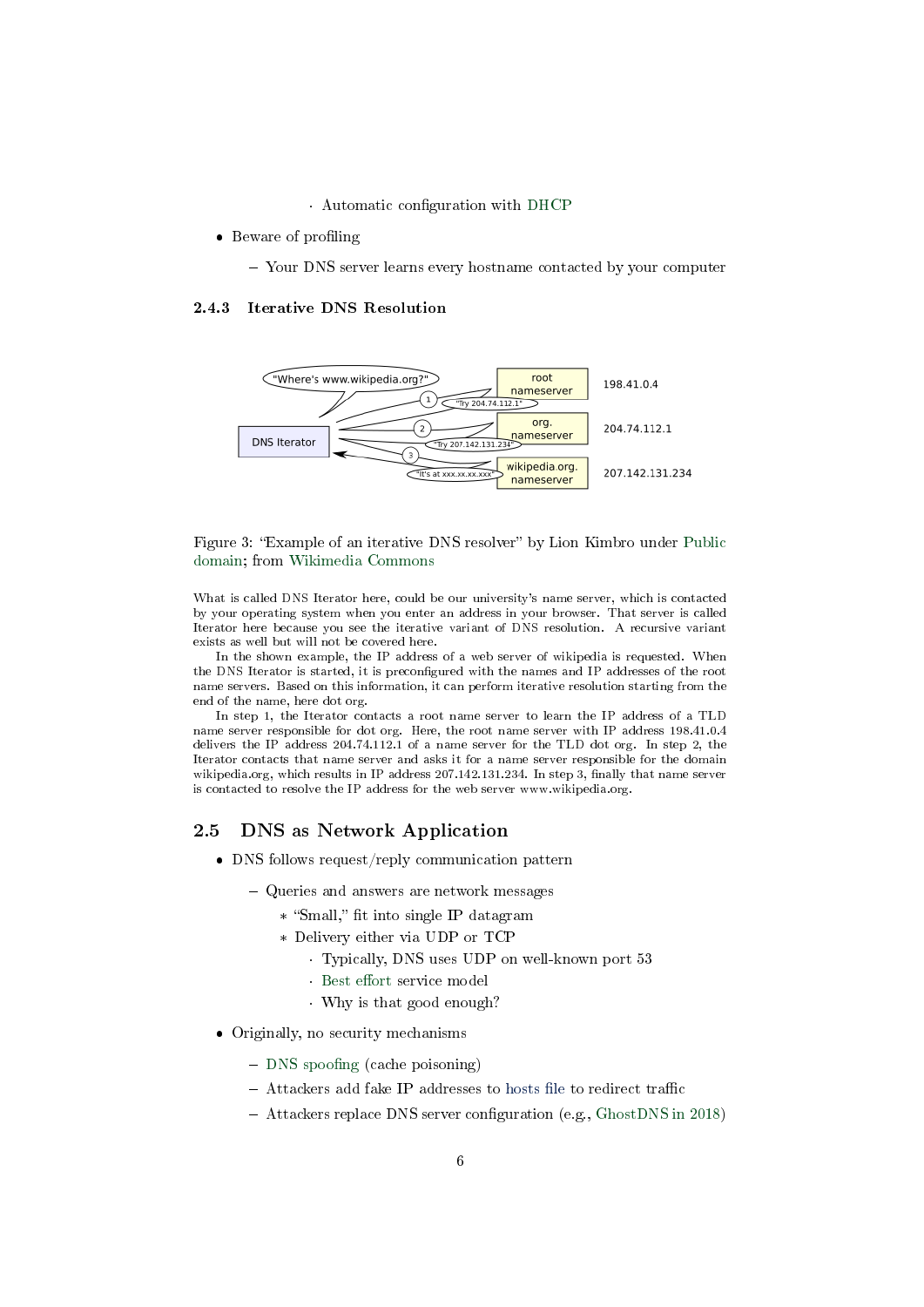- [DNSSEC](https://en.wikipedia.org/wiki/Domain_Name_System_Security_Extensions) under deployment since 2010
	- $-$  Integrity protection with digital signatures

## <span id="page-6-0"></span>3 In-Class

## 3.1 Dynamic DNS (DynDNS)

- Aim: Permanent DNS name for dynamic IP address
- Idea
	- Special DNS servers allow updates in real-time
	- $-$  TTL of 60s
	- Special client software to notify DNS server of changed IP address
		- \* Sometimes integrated into DSL router/modem

#### 3.2 DNS Query Tools

- dig (next slide) or nslookup as command line tools
- nslookup (monitor with [Wireshark](https://oer.gitlab.io/oer-courses/cacs/Wireshark-Demo.html) to see all details)
	- Query for IP address
		- \* www.uni-muenster.de
	- Query for mail server
		- \* set type=MX
		- \* uni-muenster.de
	- $-$  Query for name server, ask specific server
		- \* set type=NS
		- \* server 128.176.0.12
		- \* gitlab.com
- Further info on domain names: whois
	- whois gitlab.com

#### 3.2.1 Example for dig

- Why 13 name servers?
- Answer: Compatibility issues
	- UDP replies restricted by DNS [\(RFC 1035\)](https://tools.ietf.org/html/rfc1035) to 512 bytes
	- dig @a.root-servers.net . soa
		- \* With 13 servers, response had 497 bytes; no space for 14th
- Now larger responses with [Extension mechanisms for DNS](https://en.wikipedia.org/wiki/Extension_mechanisms_for_DNS)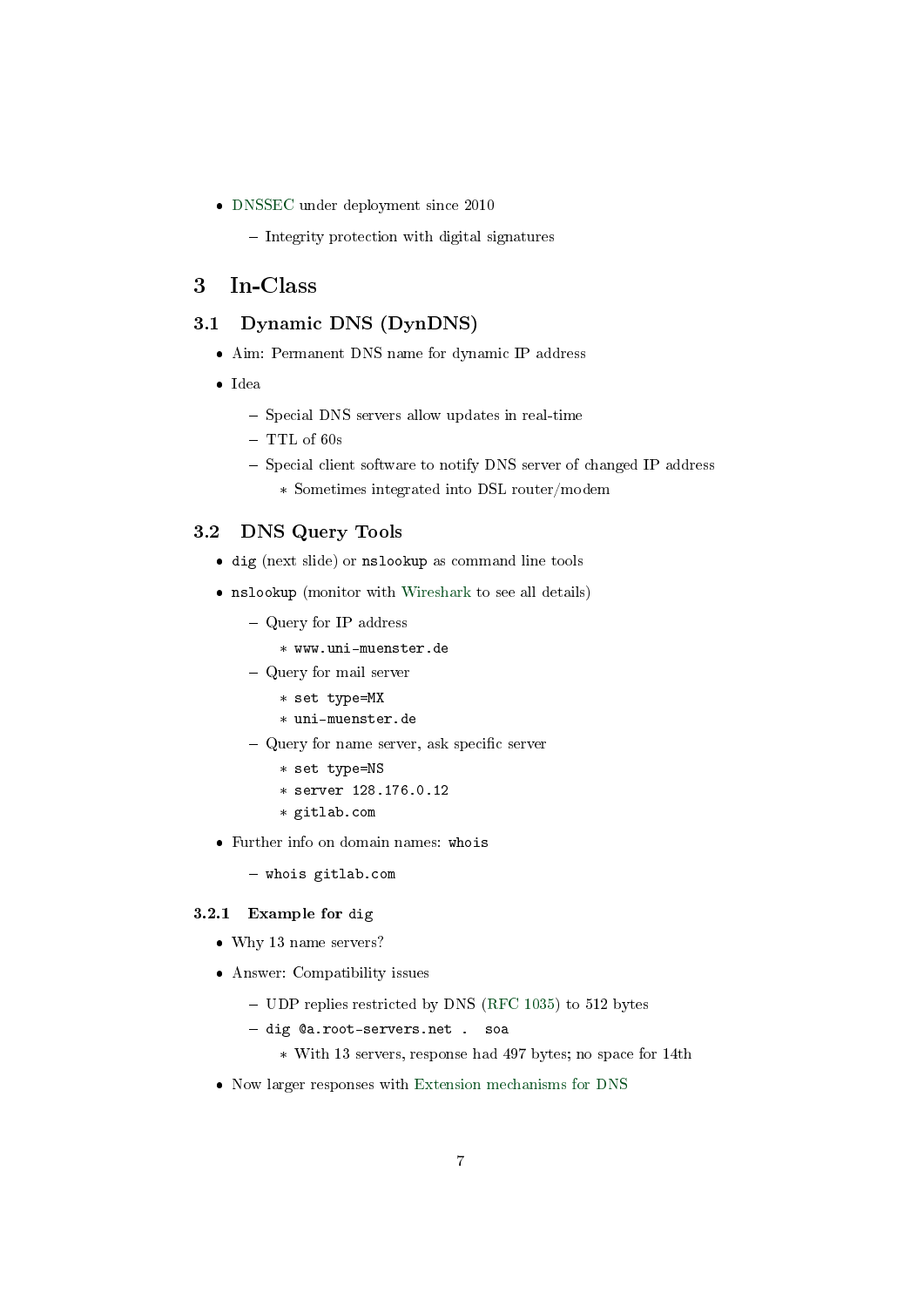#### 3.3 DNS over HTTPS (DoH)

- DoH: Encapsulate DNS requests in HTTPS messages for security
	- [RFC 8484](https://tools.ietf.org/html/rfc8484)
		- \* Since 2018
			- · Different degrees of adoption in different browsers
	- Controversy
		- \* Protection of HTTPS
		- \* "Trusted" DoH resolver
			- · Centralization step, single point of failure, single point of surveillance

### 3.4 Decentralized Namespaces

- Desirable properties
	- Security, with variations
		- \* Self-authenticating: Given name-value pair, anyone can verify that both belong together
			- · E.g., name is [cryptographic hash](https://oer.gitlab.io/OS/Operating-Systems-Security.html#slide-hash-function) of value
		- \* Strong ownership: Proof of name ownership with [digital signa](https://oer.gitlab.io/OS/Operating-Systems-Security.html#slide-digital-signatures)[tures](https://oer.gitlab.io/OS/Operating-Systems-Security.html#slide-digital-signatures)
	- User-chosen names: Readable, memorizable
	- **Decentralization**: Users register names without central authorities
- Above three properties known as [Zooko's triangle](https://en.wikipedia.org/wiki/Zooko%27s_triangle)
	- $-$  [\[Wil01\]](#page-8-0) Thought to be impossible to have all three
	- Blockchain technology may provide solutions
		- \* (See [\[Kal+15\]](#page-8-1) for Namecoin, [\[Ali+16\]](#page-8-2) for Blockstack)

[\[Kal+15\]](#page-8-1) presents empirical study of Namecoin

- Namecoin dominated by domain squatting, no secondary market, poor client software
- Real problem is mapping entities to values, which is not addressed by Namecoin; no verification as for Extended Validation certificates
- What about trademarks?

#### 3.4.1 DNS in Relation to Zooko's Triangle?

## <span id="page-7-0"></span>4 Conclusions

#### 4.1 Summary

- DNS is prime example for name service and distributed system
- DNS servers manage resource records in zones
- Zooko's triangle points to limitations